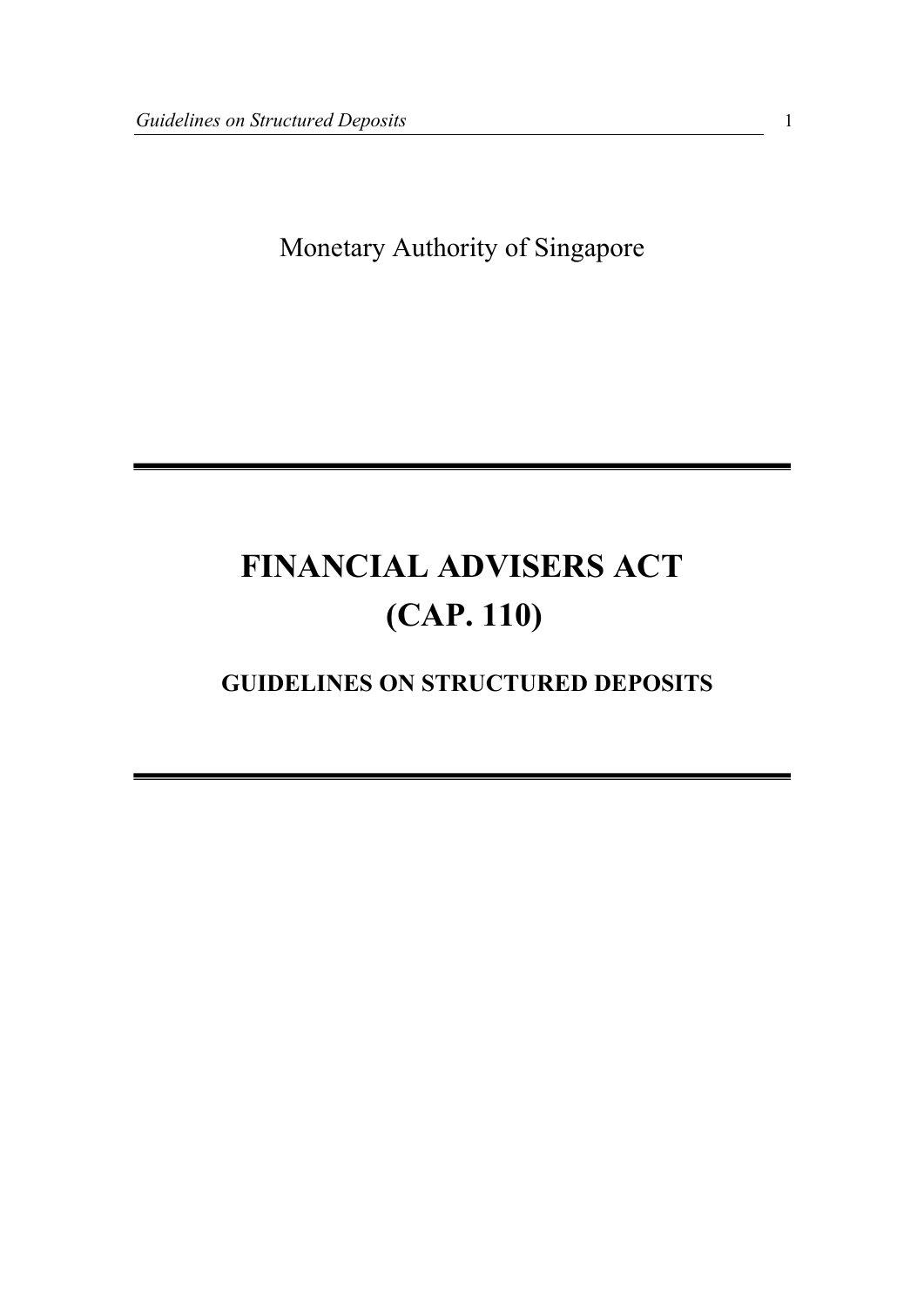# Guideline No : FAA-G09 Issue Date : 7 October 2004 (Last revised on 28 June 2021) GUIDELINES ON STRUCTURED DEPOSITS

## Persons to whom the Guidelines on Structured Deposits ["these Guidelines"] Apply

1 These Guidelines are issued pursuant to section 64 of the Financial Advisers Act ["the Act"].

2 These Guidelines apply to any licensed or exempt financial adviser or its representative, who advises on any structured deposit, except —

(a) where advice is given to an accredited investor, expert investor or institutional investor, as defined in Regulation 2(1) of the Financial Advisers Regulations (Rg 2);

[Amended on 2 December 2005]

- (b) [Deleted by amendment on 28 June 2021]
- (c) [Deleted by amendment on 28 June 2021]

[Amended on 28 June 2021]

#### Purpose of these Guidelines

3 These Guidelines set out the standards of conduct expected of licensed and exempt financial advisers and their representatives when advising on structured deposits. They provide general guidance and are not intended to replace or override any legislative provisions or written directions issued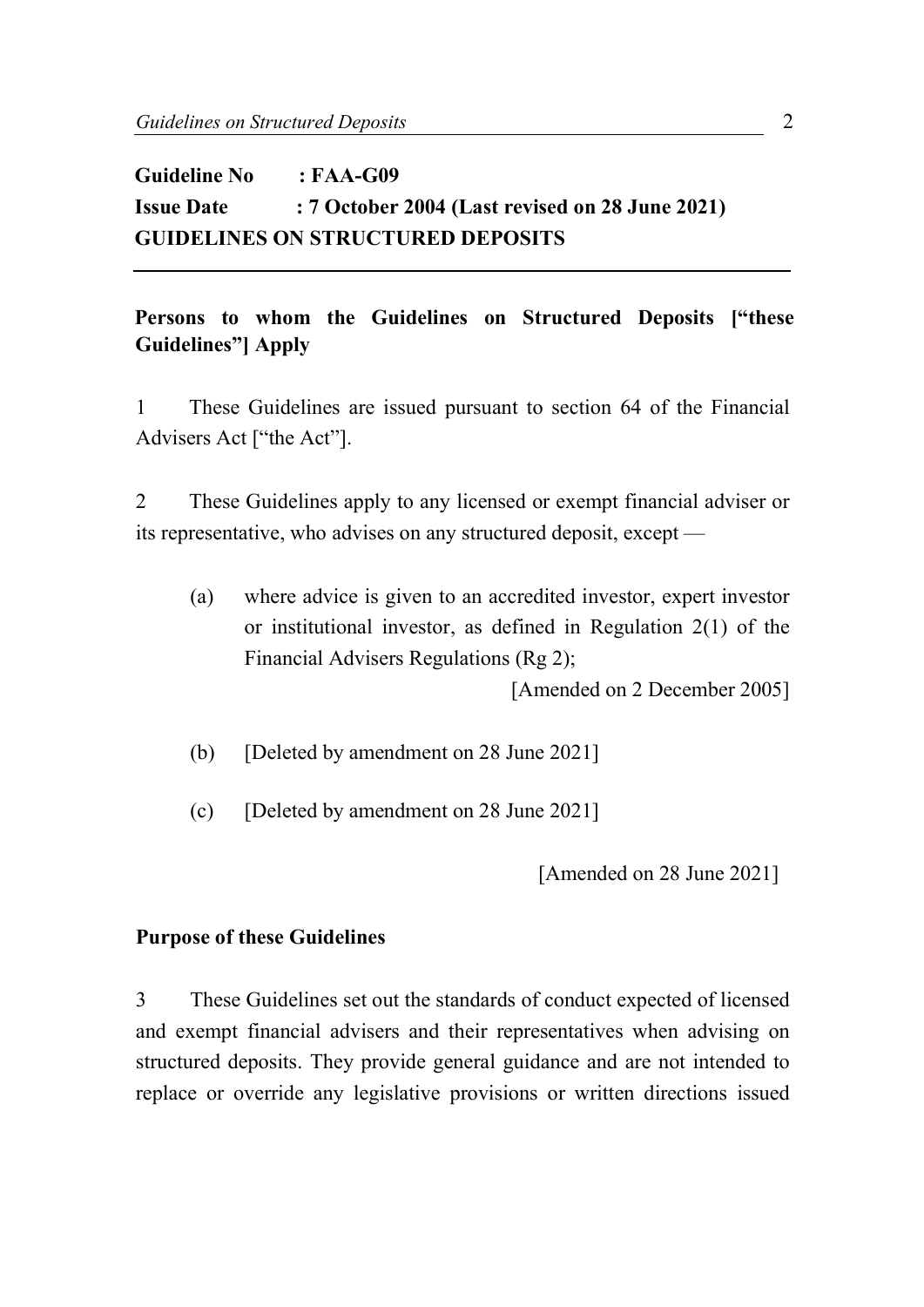under the Act in respect of conduct requirements specifically applicable to licensed or exempt financial advisers and their representatives.

4 As a matter of good business practice, licensed and exempt financial advisers and their representatives are encouraged to apply these Guidelines when advising on any other deposits which are linked to complex financial instruments which do not fall within the definition of a structured deposit under the Act, including those with returns linked to a commodity price.

#### **Definitions**

5 The expressions used in these Guidelines shall, except where expressly defined in these Guidelines or where the context otherwise requires, have the same meanings as in the Act.

6 For the purposes of these Guidelines:

"bank" means —

- (a) a bank licensed under the Banking Act (Cap. 19); or
- (b) a merchant bank licensed under the Banking Act ;

[Amended on 28 June 2021]

"client" includes a prospective client;

"deposit" has the same meaning as in the Financial Advisers (Structured Deposits – Prescribed Investment Product and Exemption) Regulations; [Amended on 2 December 2005] [Amended on 28 June 2021]

"deposit-taking institution" means —

(a) a bank; or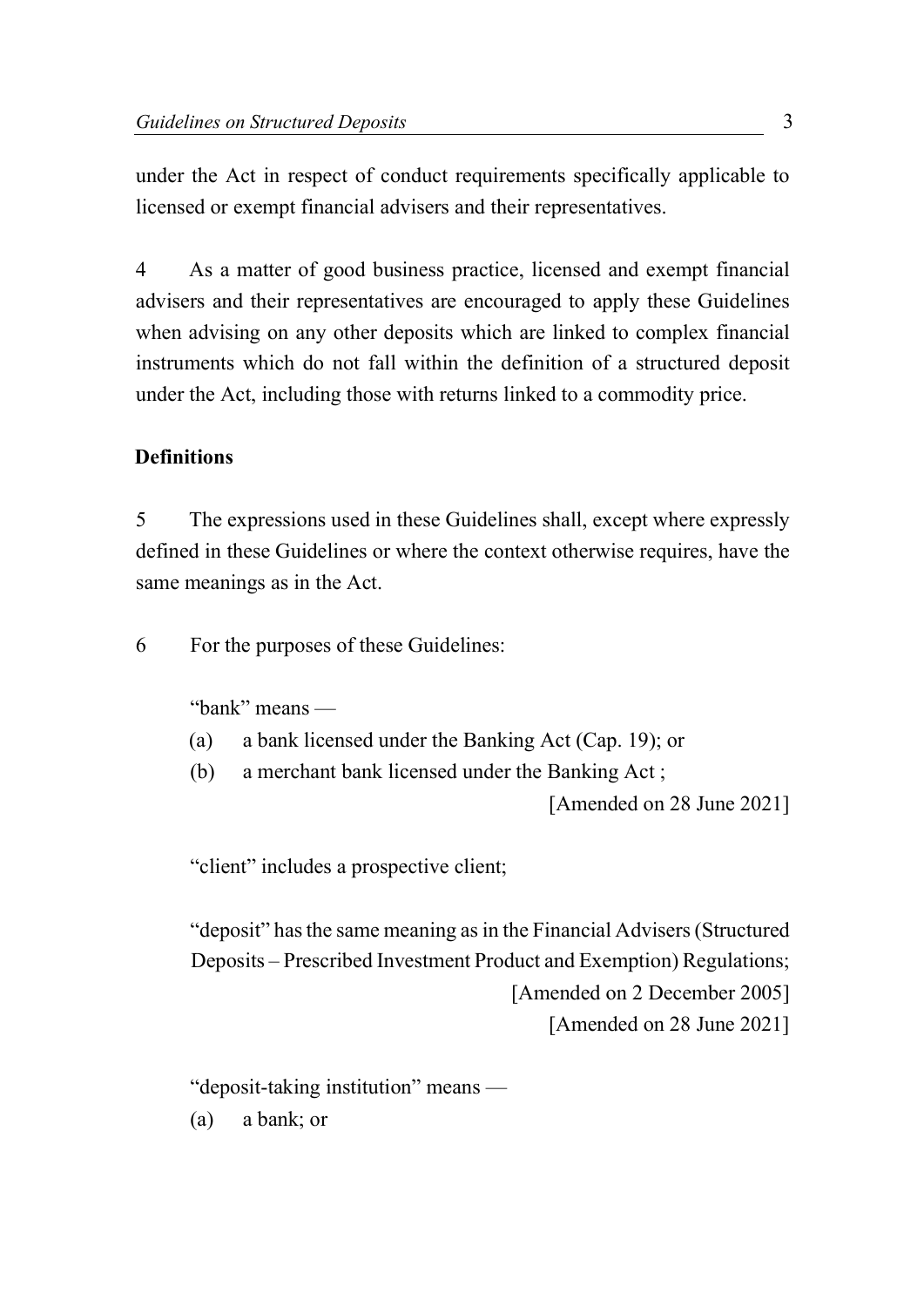(b) a finance company licensed under the Finance Companies Act (Cap. 108);

"dual currency investment" has the same meaning as in the Financial Advisers (Structured Deposits – Prescribed Investment Product and Exemption) Regulations;

> [Amended on 2 December 2005] [Amended on 28 June 2021]

"financial adviser" means a licensed financial adviser or a person exempt from holding a financial adviser's licence under section  $23(1)(a)$ , (b), (c), (d) or (e) of the Act;

[Amended on 1 July 2005]

"structured deposit" has the same meaning as in the Financial Advisers (Structured Deposits — Prescribed Investment Product and Exemption) Regulations .

> [Amended on 2 December 2005] [Amended on 28 June 2021]

# Use of the term "Structured Deposit"

7 A structured deposit is a type of deposit and not a unique class of financial instruments. "Deposit" is defined in the Banking Act (Cap.19), and has a generally understood meaning. Labelling a product as a structured deposit in any marketing material or product disclosure document, when it does not bear the characteristics of a deposit, is tantamount to misleading conduct as investors may misconstrue that the product has the characteristics of a deposit when in fact, it does not.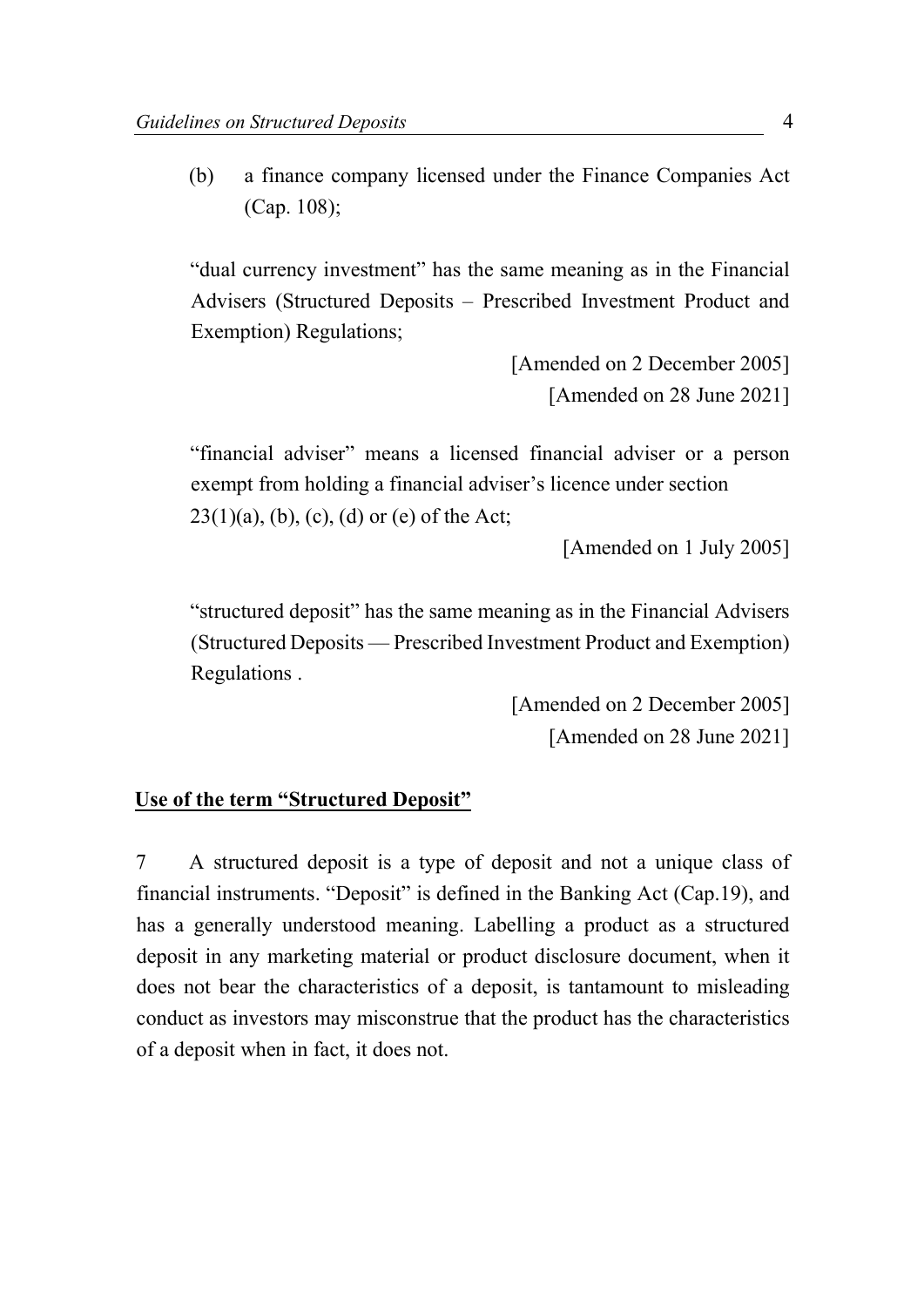8 Hence, a financial adviser, or its representative, should not use the title or description "deposit" or "structured deposit" to describe an investment product unless the product being offered falls within the definition of a deposit or a structured deposit.

9 Paragraphs 7 and 8 do not apply in relation to a structured deposit that is a dual currency investment<sup>1</sup>.

[Amended on 2 December 2005]

# Product Information Disclosure

10 Although a structured deposit is a relatively safe instrument, returns on such products are variable and often contingent on the performance of complex financial instruments that the average retail investor may not fully understand. Furthermore, investing in a structured deposit entails certain risks, including potential loss of the principal sum invested if the investment is not held to maturity. These risks should be clearly disclosed to every investor to ensure that he or she is able to make an informed investment decision.

11 In general, a financial adviser or its representative advising on structured deposits should ensure that product information disclosure for all publications used by the financial adviser or its representative, including marketing materials, is clear, adequate and not false or misleading. In considering whether product disclosure is clear, adequate and not false or misleading, due regard should be given to paragraph 11 of the Notice on Information to Clients and Product Information Disclosure (Notice No. FAA– N03).

<sup>&</sup>lt;sup>1</sup> Paragraphs 5 and 6 of the Notice on Dual Currency Investments (Notice No. FAA-N11) apply in respect of dual currency investments.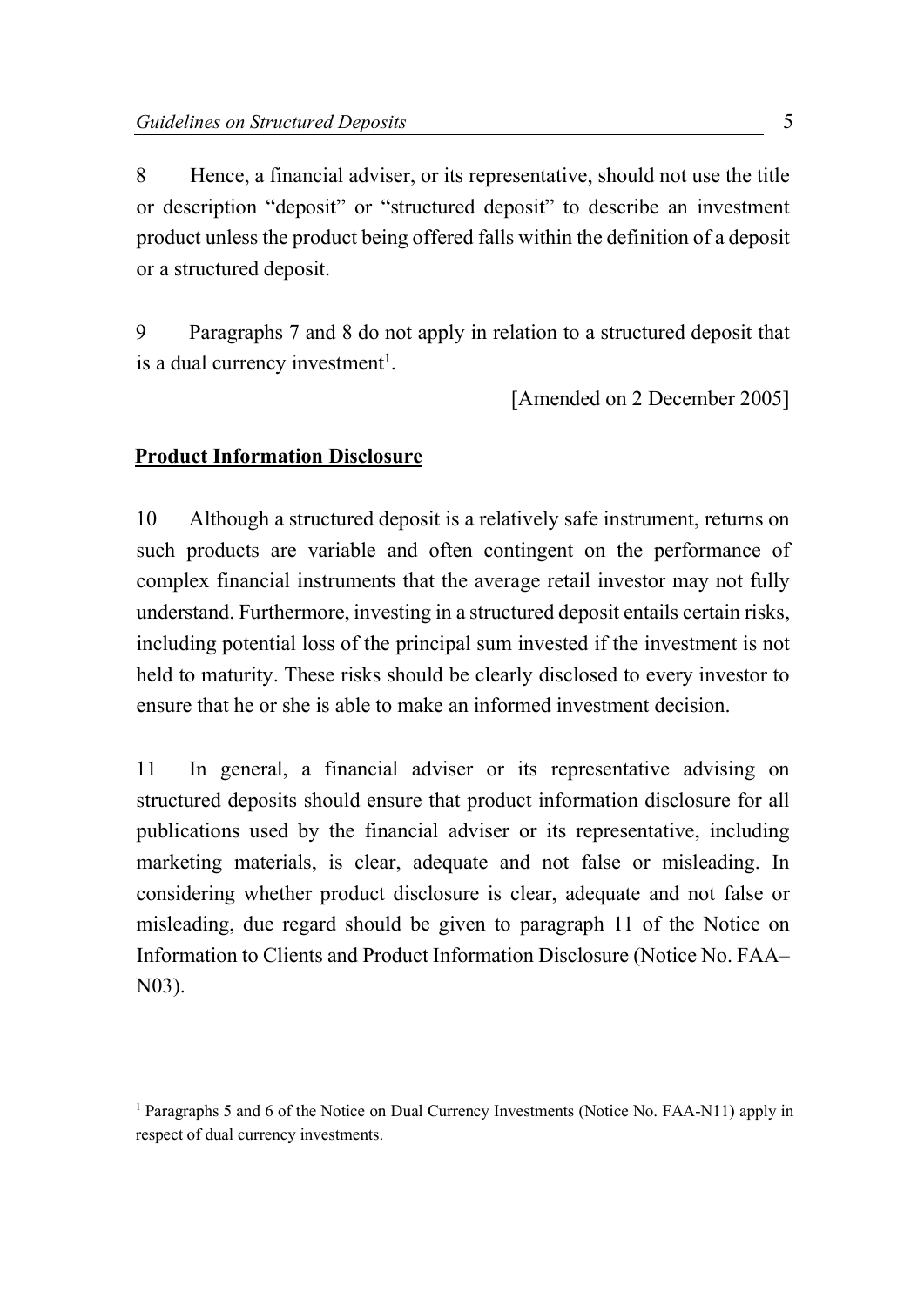12 Every financial adviser is encouraged to review its documents regularly, to ensure that its documents meet the above standards.

13 Every financial adviser and its representatives should provide every client with a fair and adequate description of all material information, including:

- (a) the nature of the investment, including the underlying financial instruments and how these instruments work;
- (b) details of the deposit-taking institution, if the financial adviser is not also the deposit-taking institution;
- (c) the benefits that are likely to be derived from the structured deposit, the amount and timing for benefits and whether the benefits are guaranteed or non-guaranteed. Benefits payable in the case of early redemption by the deposit-taking institution should be clearly disclosed. Illustrations of benefits in the best and worst case scenarios should be provided. Benefits shown in headline rates should be realistic and achievable, and not based on an unreasonably optimistic view of events;
- (d) all risk factors that may result in the client being paid benefits which are less than the illustrated values:
- (e) all fees or charges that may be imposed in respect of the structured deposit;
- (f) early termination clauses, including procedures, charges and restrictions on early withdrawal by the client, or early redemption by the deposit-taking institution, as well as any other material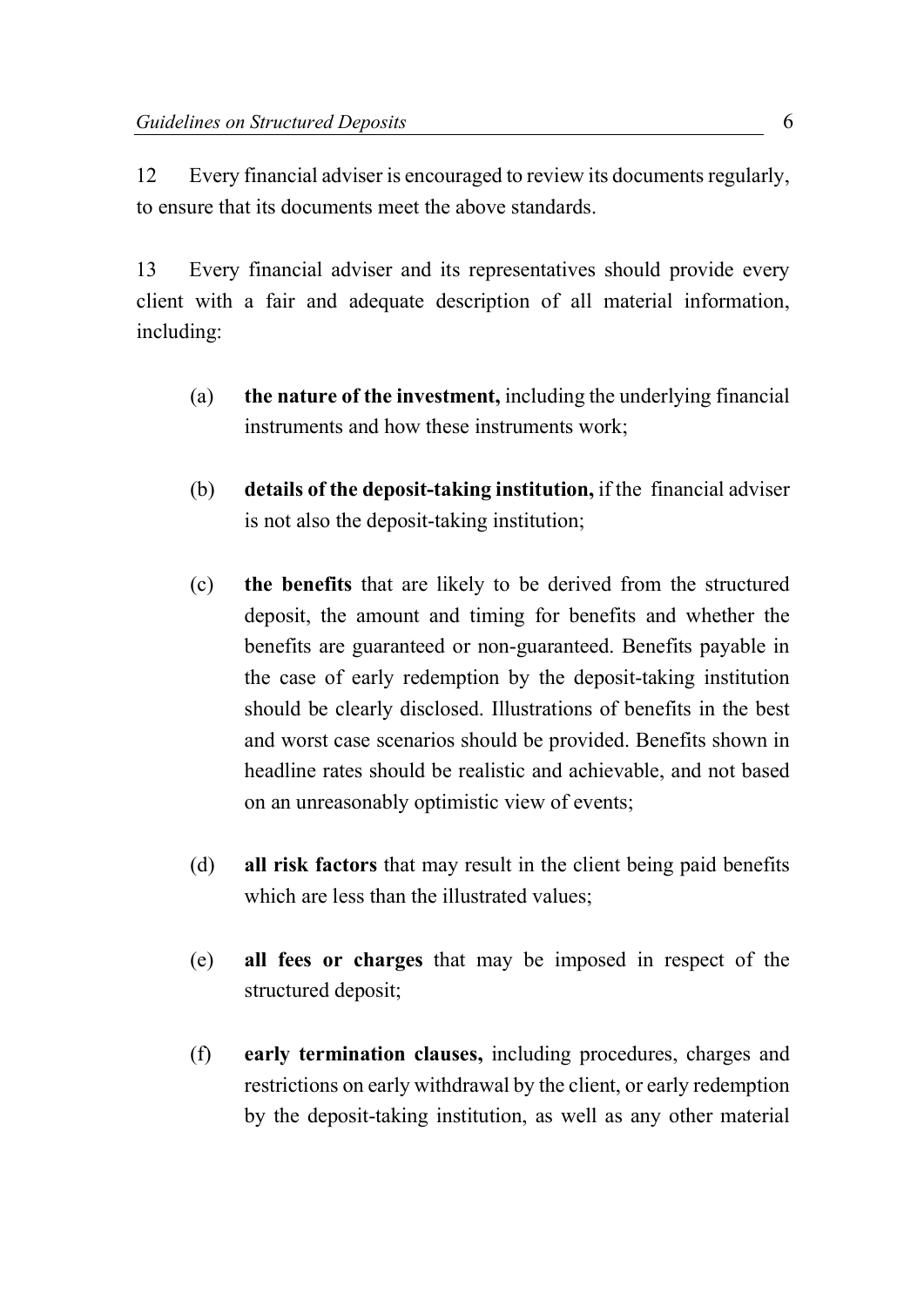information associated with termination prior to maturity. A financial adviser and its representatives should ensure that every client is fully aware of the tenor of the structured deposit, and the fact that the principal sum on the structured deposit is only guaranteed if held to maturity. The possibility of losses on the principal sum due to early withdrawal by the client and the factors affecting the amount recoverable by a client should be clearly disclosed every client;

- (g) any warning, exclusion or disclaimer in relation to the structured deposit; and
- (h) information that the structured deposit is not an insured deposit for the purposes of the Deposit Insurance and Policy Owners' Protection Schemes Act (Cap.77B).

[Amended on 4 May 2006] [Amended on 28 June 2021]

#### Past and Future Performance

14 Where any illustration of past or future performance of a structured deposit, or that of its underlying financial instruments is provided, a financial adviser or its representative should:

- (a) when using any forecast on the economy, stock market, bond market and economic trends of the markets, state that such forecast is not necessarily indicative of the future or likely performance of the structured deposit; and
- (b) when using past performance of the structured deposit, or that of its underlying financial instruments, to illustrate possible returns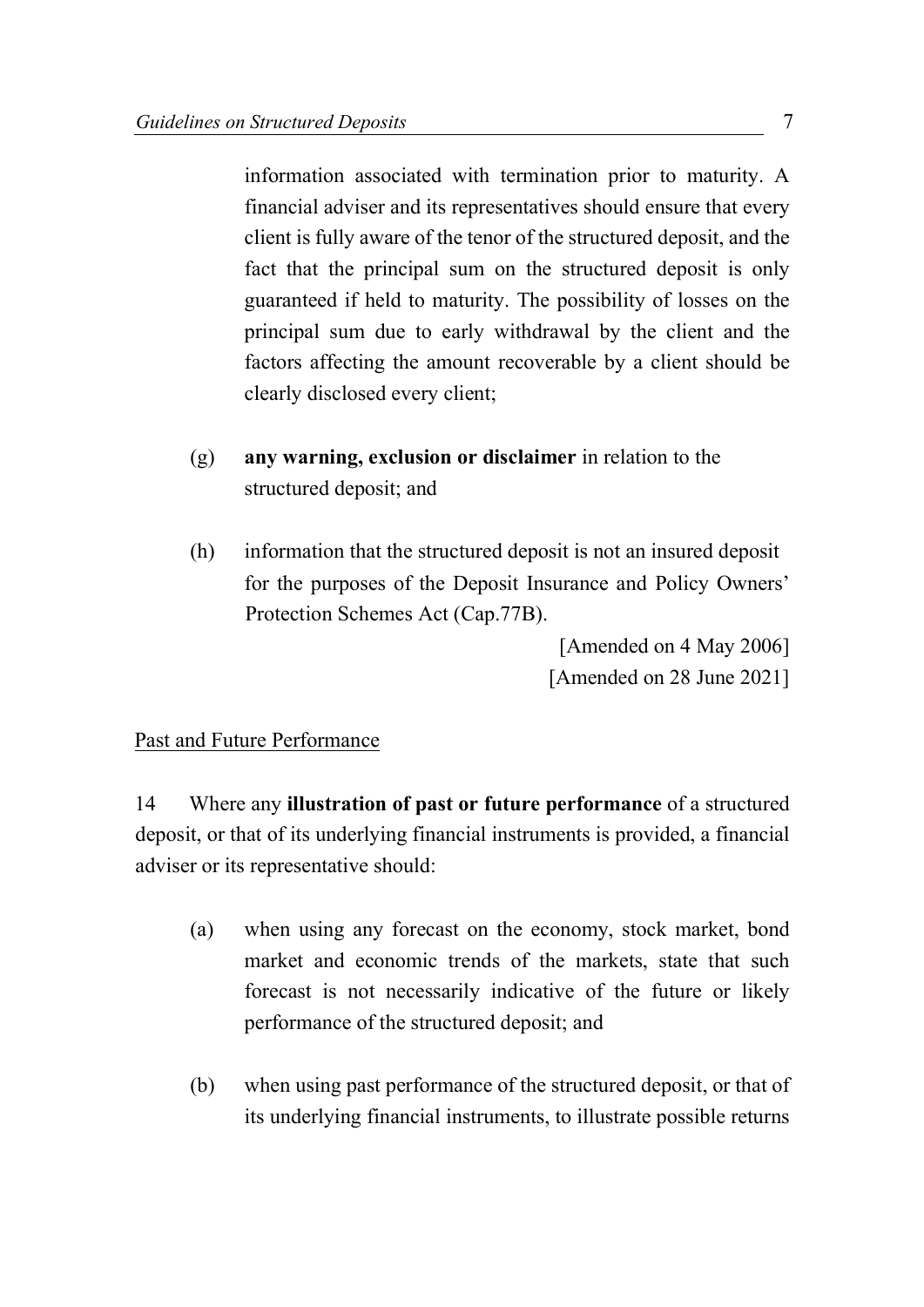of that structured deposit, state that past performance is not necessarily indicative of future performance.

#### Recommendations on Structured Deposits

#### Reasonable Basis for Recommendation

15 Where any financial adviser or its representative offers any recommendation on a structured deposit, the financial adviser or its representative should have a reasonable basis for any recommendation that is made. In considering whether there is reasonable basis for any recommendation, due regard should be given to the provisions in the Notice on Recommendations on Investment Products (Notice No. FAA–N16).

[Amended on 28 June 2021]

#### **Warnings**

16 Some clients may not require any recommendation from a financial adviser or its representatives on their selection of a structured deposit.

17 A financial adviser and its representative may dispense with the usual fact-finding and needs-based analysis process when dealing with such clients. However, appropriate warnings should be made to such clients highlighting that they may wish to seek advice from a financial adviser before making a commitment. At the minimum, the warning should convey the following message:

"(a) Unlike traditional deposits, structured deposits have an investment element and returns may vary. You may wish to seek advice from a licensed or an exempt financial adviser before making a commitment to purchase this product.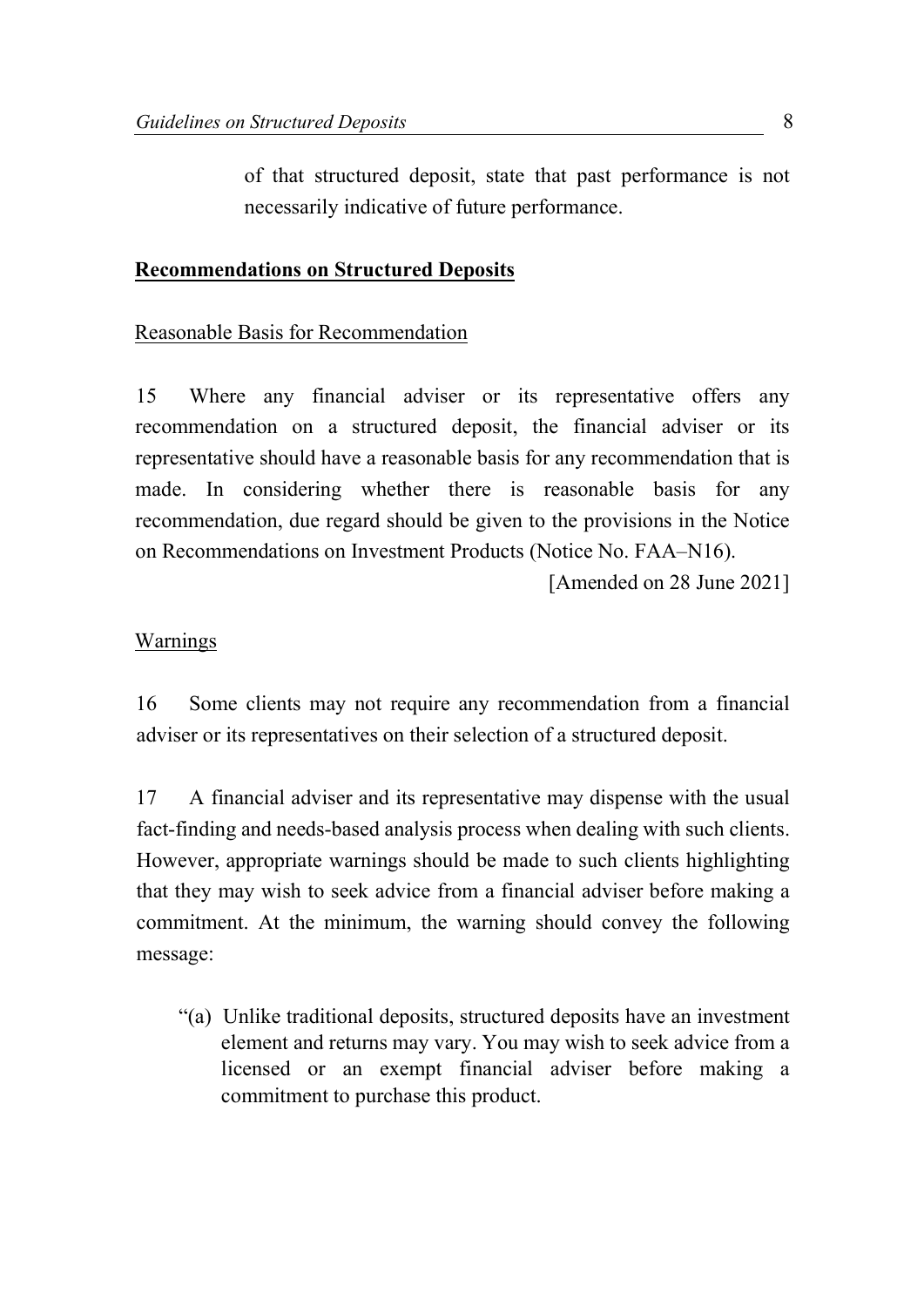(b) In the event that you choose not to seek advice from a licensed or an exempt financial adviser, you should carefully consider whether this product is suitable for you."

18 These warnings should be in writing and should be prominent and clear, and a financial adviser and its representative should document that these warnings have been duly read and understood by the client, and that the client wishes to proceed after having understood the features of the product.

19 Paragraphs 16-18 do not apply in relation to a structured deposit that is a dual currency investment<sup>2</sup>.

[Amended on 2 December 2005]

#### Screening

20 A financial adviser and its representative should screen every client seeking to invest in any structured deposit. Any client who indicates that he or she may need to withdraw his or her funds prior to the maturity of the structured deposit to meet certain needs (such as an elderly person), should be encouraged to seek advice from a financial adviser. This is because early termination may result in a loss of the principal sum, and such clients may only be able to recover the value of the underlying financial instruments. It is therefore important for such clients to have a good understanding of how the relevant financial instruments work before they invest in the structured deposit.

## Training and Competency

<sup>&</sup>lt;sup>2</sup> Paragraph 8 of the Notice on Dual Currency Investments (Notice No. FAA-N11) applies in respect of dual currency investments.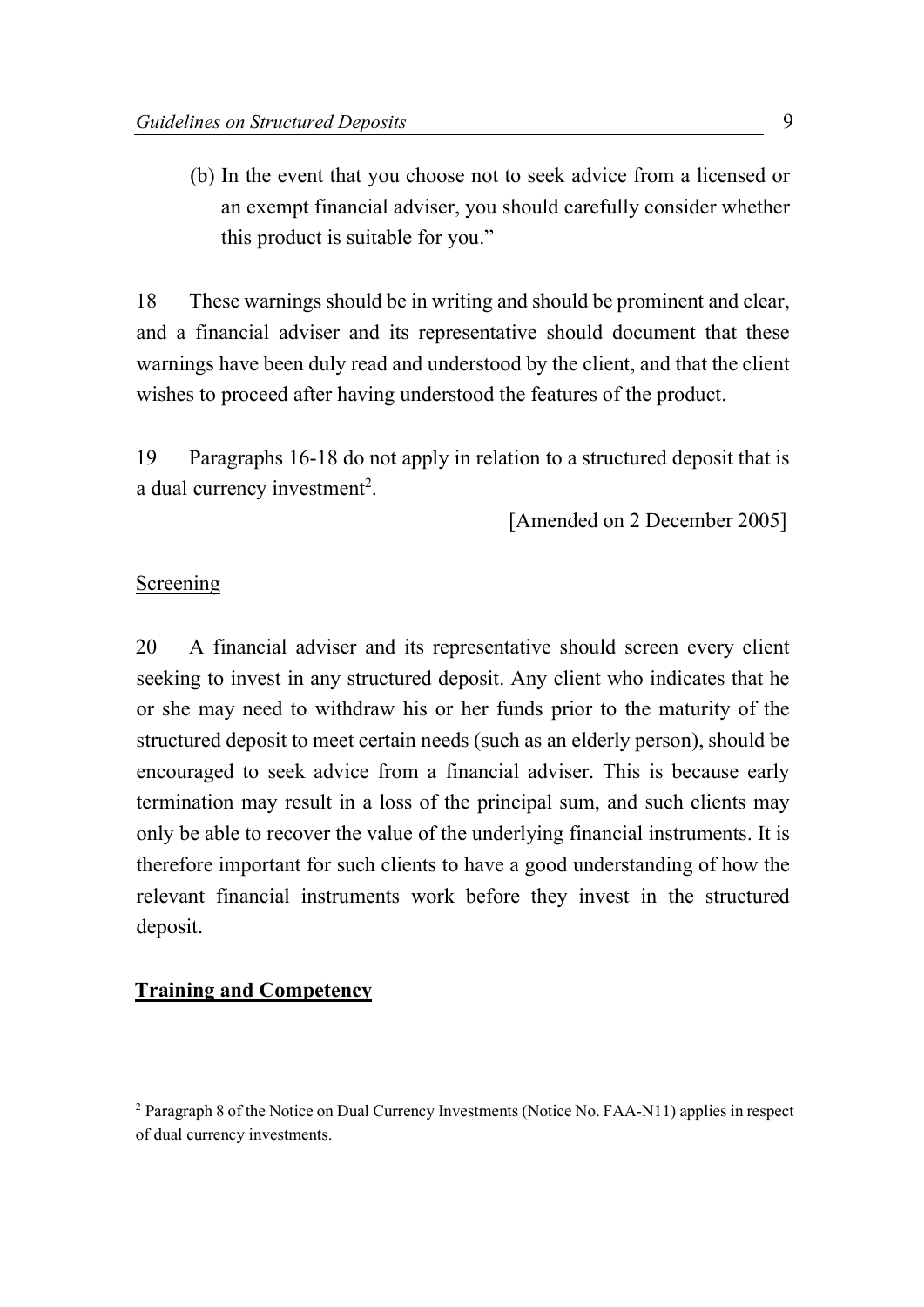21 Structured deposits often involve underlying financial instruments that are complex and difficult to understand. As such, any advice regarding a structured deposit should be made by a person who is equipped with the necessary expertise to offer reasonable advice. As a general rule, the more complex a structured deposit, the better trained the representative of a financial adviser would need to be.

22 In this regard, the representative of a financial adviser who meets the training and competency requirements set out in the Notice on Minimum Entry and Examination Requirements for Representatives of Licensed Financial Advisers and Exempt Financial Advisers (Notice No. FAA-N13) will be considered as one who is equipped with the necessary expertise. All representatives of a financial adviser advising on structured deposits should pass Module 5 (Rules and Regulations for Financial Advisory Services) of the Capital Markets and Financial Advisory Services Examination ["CMFAS Exam"]. In addition, financial advisers should either ensure that all representatives advising on structured deposits pass Module 8 (Collective Investment Schemes) of the CMFAS Exam or develop their own specific training programmes on structured deposits, to equip their representatives with the necessary expertise.

[Amended on 1 July 2005]

## Fit and Proper Criteria

23 Even where a financial adviser or its representatives are not required to and do not make any recommendation, the financial adviser or its representatives should still meet the fit and proper criteria described in the Guidelines on Fit and Proper Criteria (Guideline No. FSG–G01) and the standards of conduct described in the Guidelines on Standards of Conduct for Financial Advisers (Guideline No. FAA– G04).

[Amended on 1 July 2005]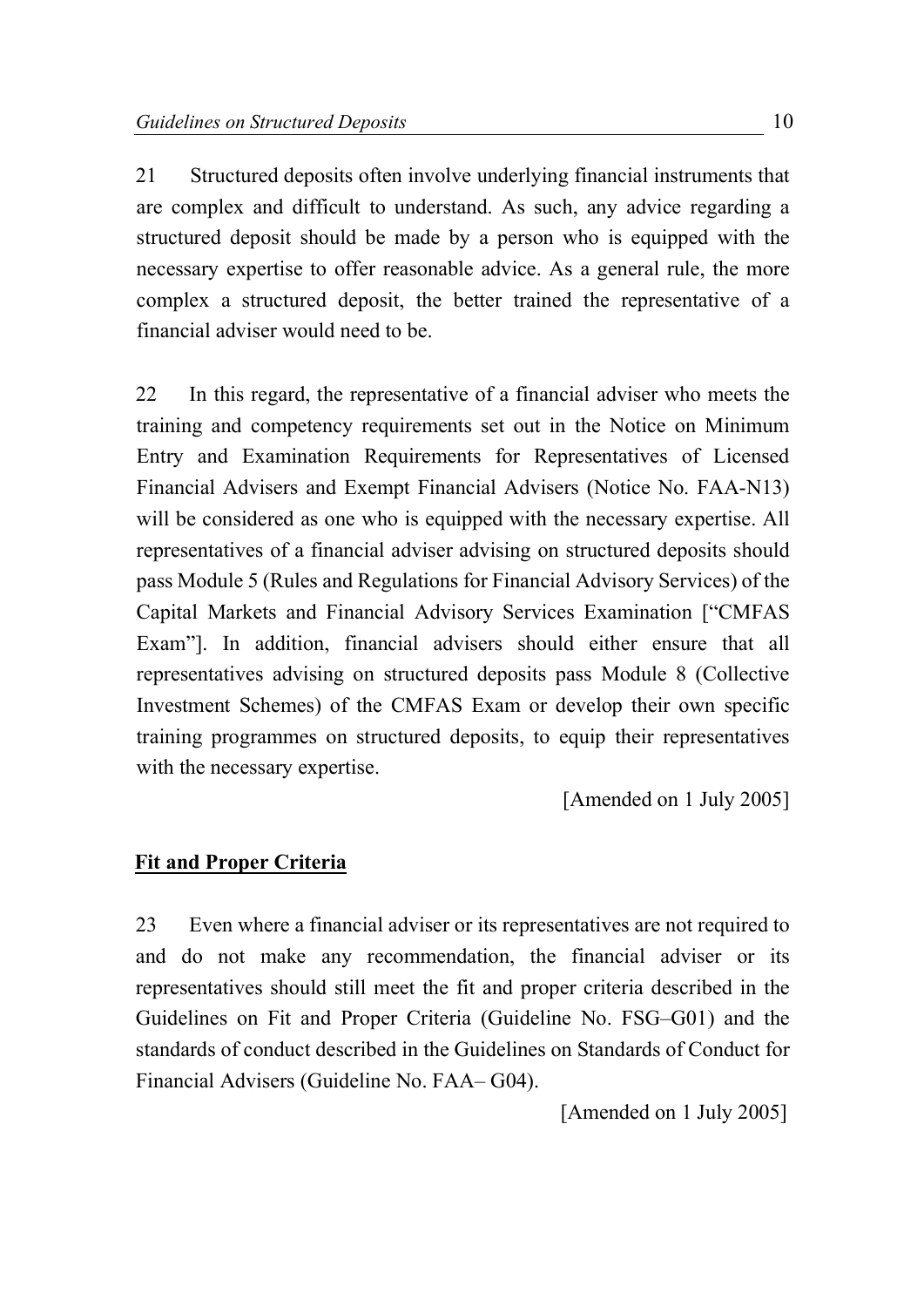#### Segregation of Activities

24 Structured deposits should be distinguished from traditional fixed deposits to ensure that clients are not misled into believing that the returns and risks on structured deposits are similar to traditional fixed deposits.

25 To achieve this distinction, any financial adviser that is also a deposittaking institution, when advising on any structured deposit, should ensure that the marketing and advisory process for such structured deposit is distinct from the process through which a client's funds are accepted. Employees in the deposit-taking area who are not qualified to provide advice on investment products, such as bank tellers, should not be involved in the marketing or offering of any recommendation in relation to any structured deposit.

> [Amended on 1 July 2005] [Amended on 26 November 2010]

#### Requirements under the Banking Act (Cap. 19)

26 As it is possible for the provision of financial advisory service in respect of structured deposits to lead to the acceptance of a deposit by a financial adviser or its representative on behalf of a deposit-taking institution, every financial adviser and its representatives are reminded to be aware of the requirements under the Banking Act (Cap. 19), in particular —

- (a) the restrictions on deposit-taking business and soliciting of deposits; and
- (b) (in relation to banks) the restrictions on the opening of a new place of business by a bank.